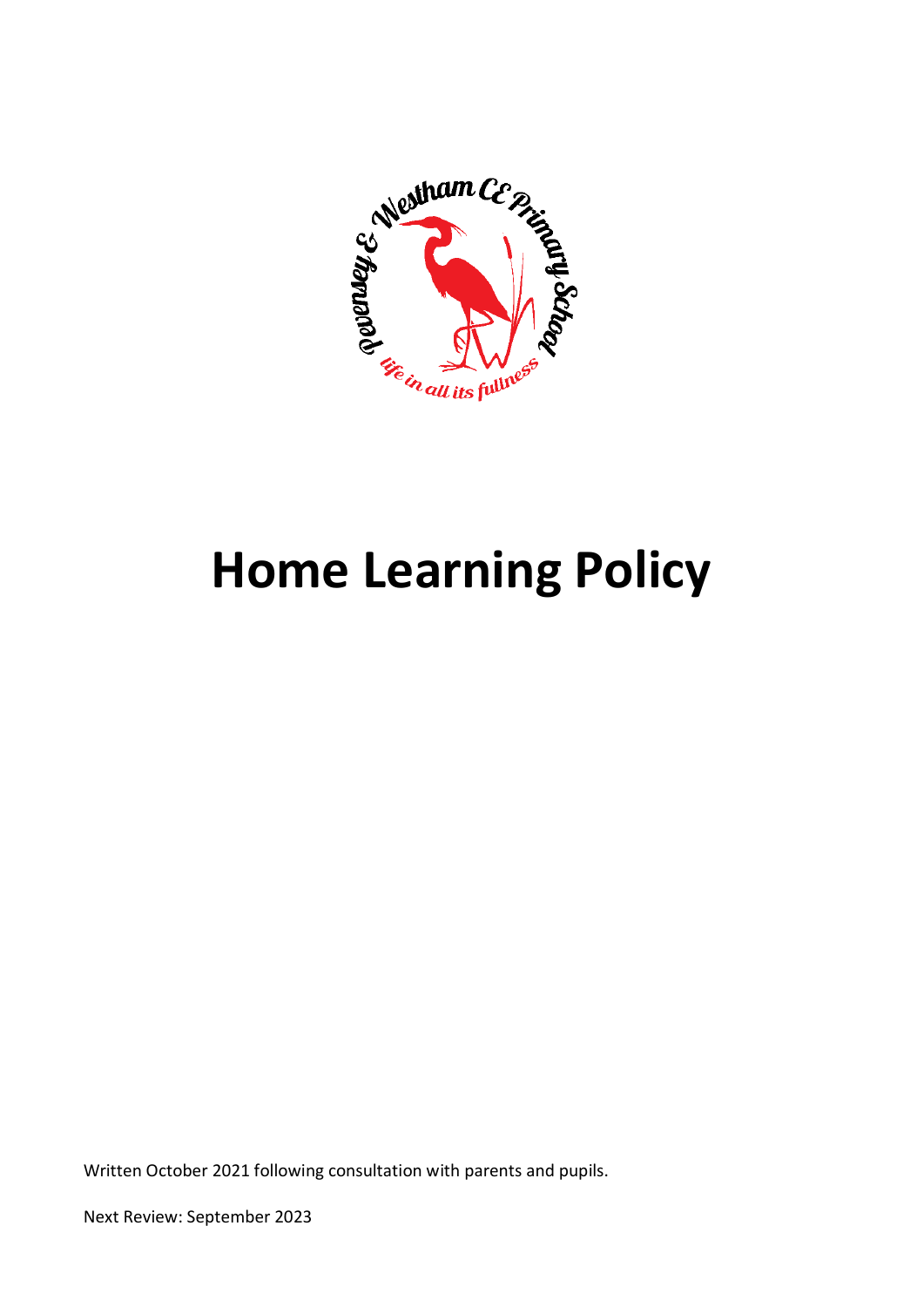# **Our School Vision:**

"At PaWS we have an ambitious vision to work in partnerships with families, the church and the wider community to prepare all our children with the knowledge, skills, values and behaviours they will need in order to flourish, reach their potential and enjoy fullness of life."

 $(John 10:10)$ 



## **Overview:**

In order that our pupils can attain the highest standard, at PaWS we recognise the crucial importance of an active educational partnership between home and school as set out in our school vision. Home Learning is just one of the ways in which we seek to foster this partnership. Home Learning at PaWS encompasses a whole variety of activities instigated by teachers and parents to support children's learning.

## **Aims:**

 To help children to make progress and ensure children have the best opportunities to meet and deepen their knowledge and understanding of the expectations for their year group set out in the National Curriculum.

- To help parents gain an insight into their child's school work, support in children's learning and promote partnerships between home and school.
- To support children develop their fluency and comprehension skills in reading.
- To support children develop their fluency and flexibility with number facts through a little but often approach.
- To practise and consolidate skills.
- To broaden the context of learning and provide enrichment and extension
- To become independent learners and to develop resilience and positive attitudes to learning beyond the classroom.
- To support children and families develop routines and the

expectations for home learning in a progressive way in preparation for the expectations at secondary school.

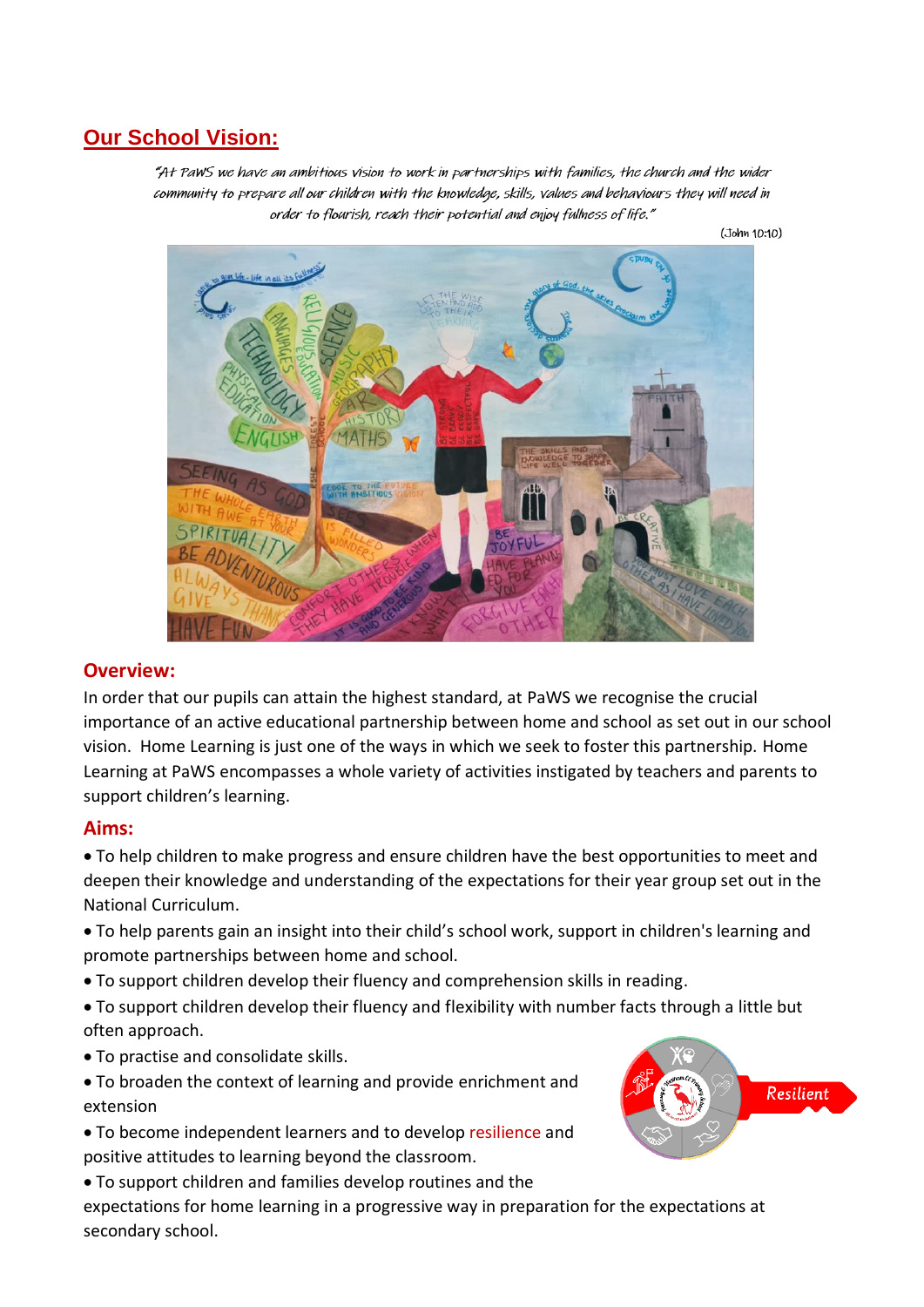# **Expectations and Organisation:**

#### **Foundation Stage:**

- Have a bedtime story every night.
- Children to read to an adult at home at least 5 times per week with completing daily reading log.
- RWI phonics tasks

#### **Year 1:**

- Have a bedtime story every night.
- Children to read to an adult at home at least 5 times per week with adult completing daily reading log.
- Targeted maths tasks. By the end of Year 1, children should be fluent with number bonds within 10 (for example,  $2 + 7 = 19$ ;  $9 - 7 = 2$ ;  $7 = 9 - 2$ )
- RWI phonics tasks

#### **Year 2:**

- Have a bedtime story every night.
- Children to read to an adult at home at least 5 times per week with adult completing daily reading log.
- Regularly access Numbots/DoodleMaths to develop fluency. By the end of Year 2, children should be able to recall and use addition and subtraction facts within 20 fluently.
- RWI phonics tasks

#### **Year 3:**

- Have a bedtime story every night.
- Children to read to an adult at home at least 5 times per week with child/adult completing daily reading log.
- Practise weekly spelling
- Regularly access Times Table Rockstars/DoodleMaths to develop fluency. Children should secure 2, 3, 4, 5 and 8 times table facts by the end of year 3.
- Optional: menu of tasks linked to current learning providing opportunities to further enrich the curriculum.

#### **Year 4:**

- Have an ongoing story read to them every night.
- Children to read to an adult at home at least 5 times per week with child/adult to completing daily reading log.
- Practise weekly spelling
- Regularly access Times Table Rockstars/DoodleMaths to develop fluency. Children should secure their times table facts to 12x12 by the end of year 4.
- *Optional: menu of tasks linked to current learning providing opportunities to further enrich the curriculum.*

#### **Year 5 & 6:**

- Have an ongoing story read to them every night.
- Children to read at home at least 5 times per week with child/adult to completing daily reading log.
- Practise weekly spelling
- Regularly access Times Table Rockstars/DoodleMaths to develop fluency.
- Further curriculum linked tasks
- *Optional: menu of tasks linked to current learning providing opportunities to further enrich the curriculum.*